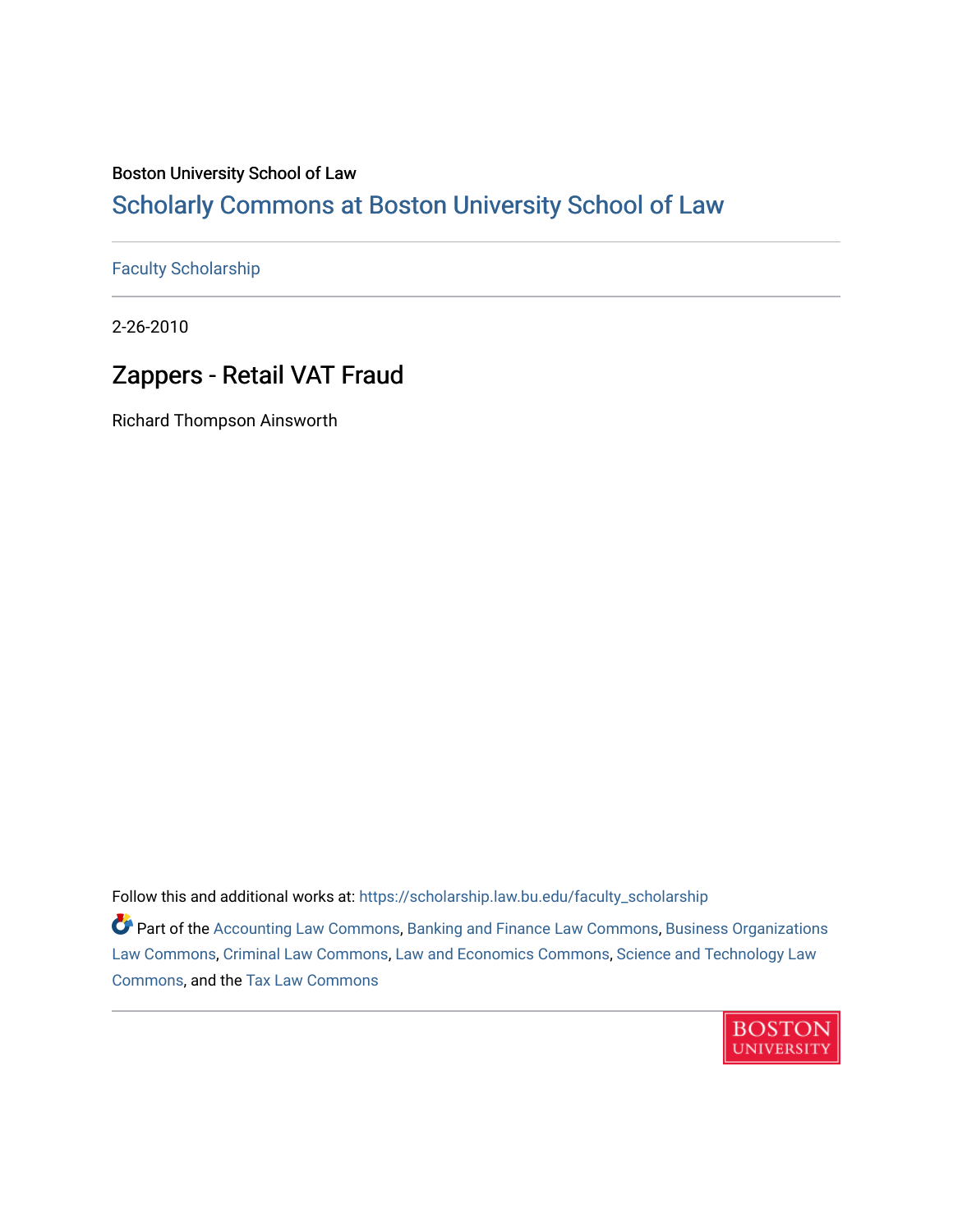

# **ZAPPERS – RETAIL VAT FRAUD**

Boston University School of Law Working Paper No. 10-04 (February 26, 2010)

Richard T. Ainsworth

This paper can be downloaded without charge at:

http://www.bu.edu/law/faculty/scholarship/workingpapers/2010.html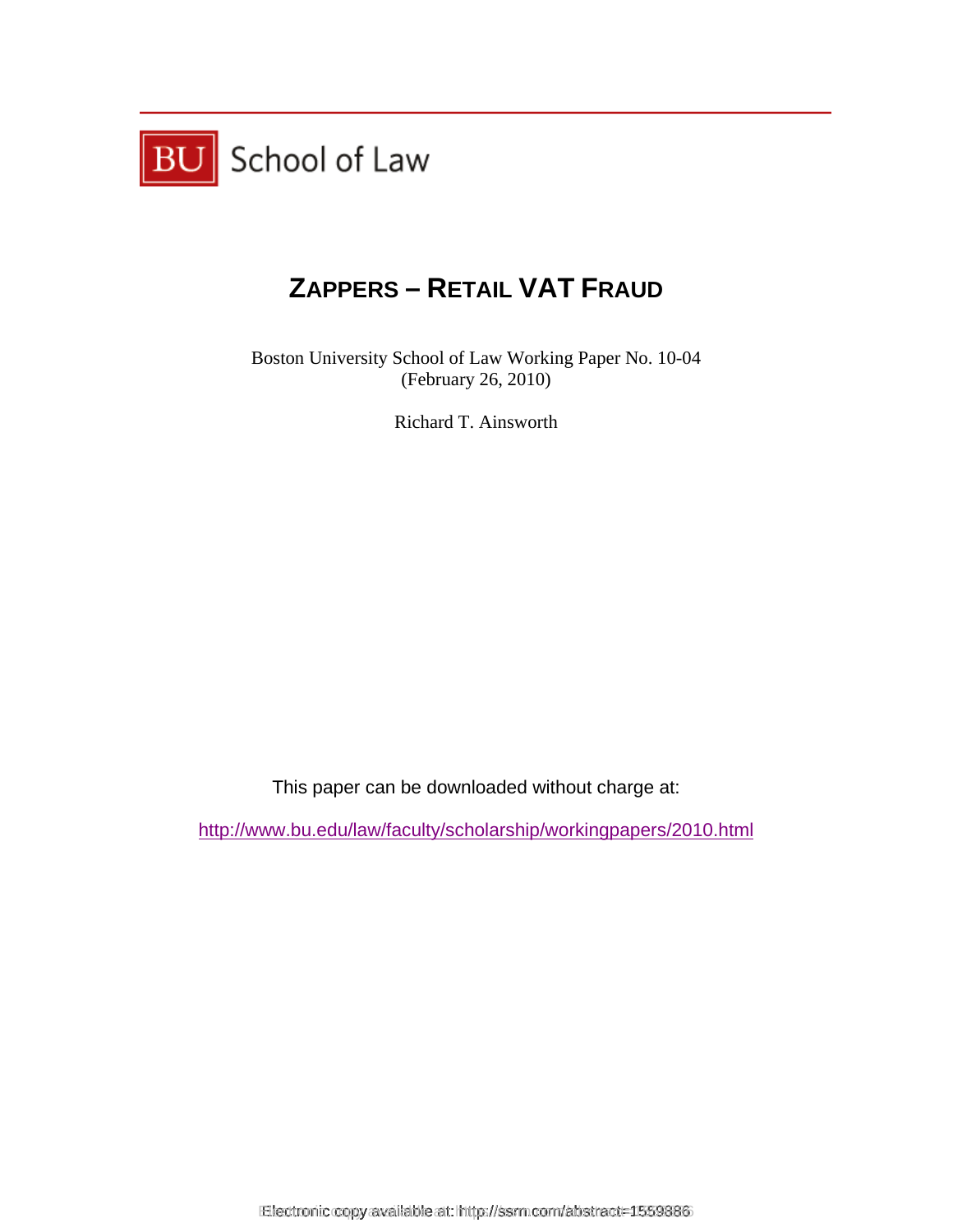#### ZAPPERS – RETAIL VAT FRAUD

#### Richard T. Ainsworth

 Zappers skim cash sales at retail. Zappers are add-on programs used by merchants with electronic cash registers (ECRs) or point-of-sale (POS) systems. Zappers are smart and selective. They do not skim all sales, and they never skim credit card transactions.<sup>1</sup>

Although they are present in every jurisdiction, Zappers appear to be most widely used in developed economies that combine high levels of cash sales with high rates of consumption tax.<sup>2</sup> Sweden, for example, has a cash-intensive economy, one of the world's highest VAT rates (25%), and also reports that 70% of the ECRs in the country are either "… constructed for manipulation or have had software installed that allow sales to be manipulated (Zappers)..."<sup>3</sup> This article focuses on Zappers but acknowledges that technology-assisted skimming may also occur because some ECRs are constructed for manipulation, that is the ECR comes ready-made with programming that allows manipulation (Phantomware<sup>4</sup>). Zappers are the more serious threat.

Although widely used, Zappers are not widely detected. They remain hidden from tax administrations largely because: (a) Zappers are removed after use; (b) uncovering usage requires more technical expertise than the average examination team possesses, and (c) Zappers are concentrated in difficult-to-audit small and medium sized enterprises (SMEs) – privately held restaurant chains, supermarkets, and convenience stores.

 Skimming is not a new fraud. Small businesses have always skimmed – hiding true sales figures from the taxman with a second till. Zappers however, take this old fraud to a new level of sophistication – this is automated skimming conducted remotely at a time and place distant

 $\overline{\phantom{a}}$ <sup>1</sup> For example, Zappers rarely skim alcohol sales, because most jurisdictions regulate alcohol. "Missing" alcohol sales are too easy to spot. Credit card sales also leave paper trails and for this reason Zappers do not targeted them. 2 <sup>2</sup> For example even though Japan and Sweden are among the most cash intensive developed economies, there have

been no reports of Zappers in Japan, whereas the Zapper problem is so serious in Sweden that all ECRs were required to be secured and certified as of January 1, 2010. Sweden's VAT reaches 25% whereas the Japanese Consumption Tax is a flat 5%. The US has one of the least cash intensive economies, with retail sales taxes uniformly in the single digits and has reported only two Zapper cases. *See*: David B. Humphrey, Lawrence B. Pulley & Jukka M. Vesala, *Cash, paper, Electronic Payments: A Cross-Country Analysis*, 28 Journal of Money, Credit and Banking 914, 917 at Table 1 (Nov. 1996) (indicating that of the 14 countries considered Japan was second only to Switzerland in the use of cash, and Sweden placed fourth after the Netherlands, and the US was either last or next to last).

<sup>3</sup> Bo Arvidsson, Tax Director, Swedish Tax Agency, *Personal e-mail communication* (Feb. 18, 2010) on file with author (referencing a study conducted by the Swedish Tax Agency in 2007 that was based on a random sample of all cash registers in Sweden, indicating also that controls during recent years have not give the Tax Agency any reason to revise its 70% estimate, but further indicating that the study does *not* indicate that 70% of ECRs were *actually used* for manipulation – only that they were *able* to be use for sales suppression). 4

Phantomware is factory-installed software that is standard on some ECRs. Zappers are different. They are manually inserted in an ECR, commonly on a memory stick. Zappers can be removed (physically hidden) when an audit commences. For a discussion of differences see: Richard T. Ainsworth, *Zappers and Phantonware: The Need for Fraud Prevention Technology*, 50 TAX NOTES INT'L 1017 (Jun. 23, 2008); Richard T. Ainsworth, *Zappers and*  Phantomware: Are State Tax Administrators Listening Now? 49 STATE TAX NOTES 103 (July 14, 2008).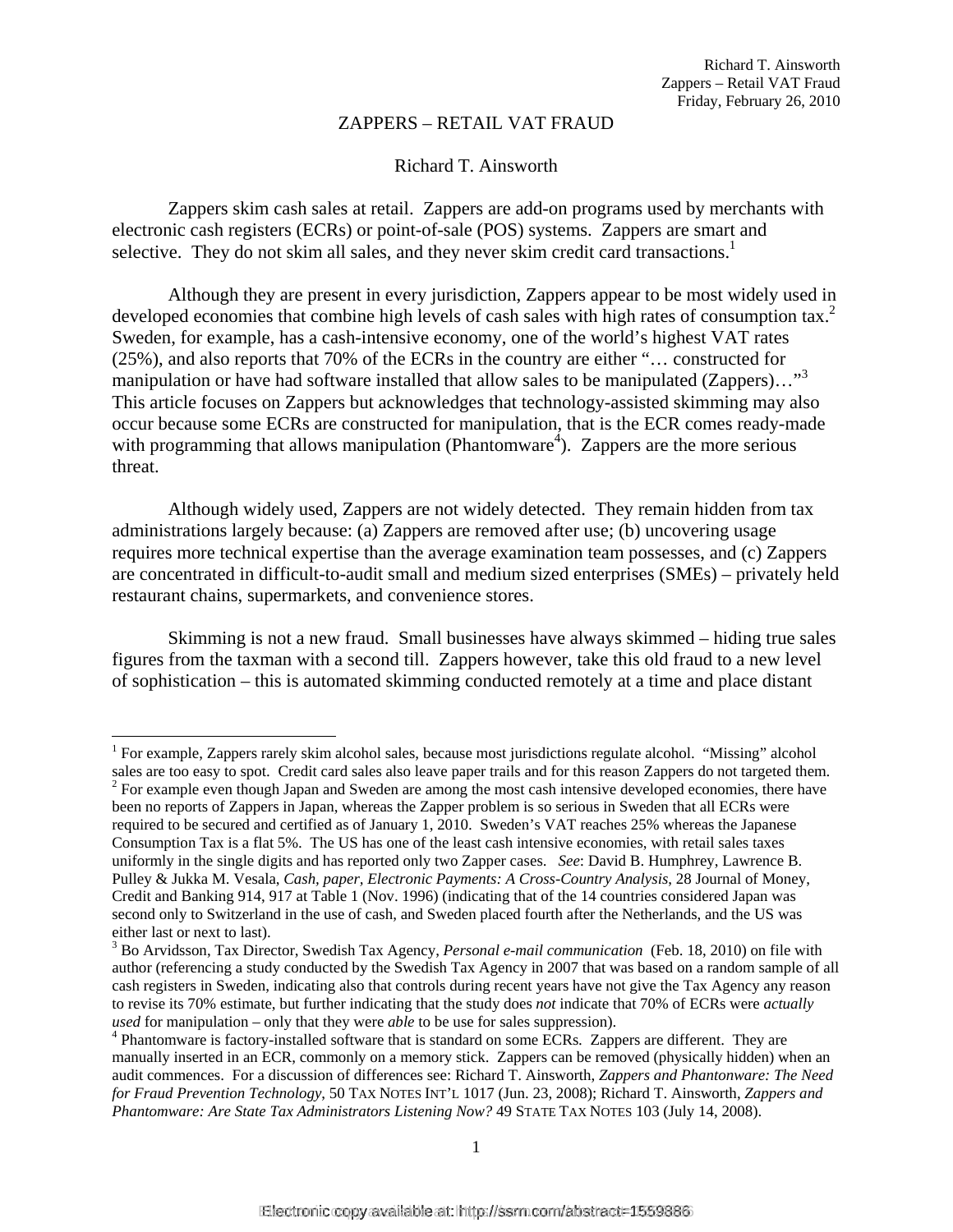from the point of sale. This is skimming by the proprietor unbeknownst to the cashier who actually makes the sale, issues the receipt and collects the cash.

An effective Zapper program will not only delete sales records, it will re-number and recalculate the records of each receipt, and will produce perfectly conforming financial reports for tax examination. In some cases (particularly when Zappers are embedded in POS systems) this technology can reach beyond the ECR and move up the commercial supply chain, adjusting inventory and employee time records so that all records conform with line-item deletions at the cash register. It is hard to justify full inventory usage and a full complement of waiters in a restaurant that consistently reports less than a full volume of sales. The best Zappers take care of this.

Zappers however, are a double-edged sword. An absentee owner who hires either the wrong management firm or a technology-savvy night-shift manager may find a Zapper being used as an embezzlement tool.<sup>5</sup> This is one of the reasons the Dutch Tax Administration has found success in working *with* business owners and ECR providers to eliminate Zappers. The Dutch have had success with this approach.<sup>6</sup>

The Dutch approach is not universal. Others use technology to fight technology. There are a range of opinions on what to do in this regard. They range from the Greek belief that no business should make retail sales without a certified ECR, to the Quebec attitude that only in the most problematical sectors of the economy should ECRs be certified.

#### **SIGNIFICANCE**

How serious are revenue losses from Zappers? In addition to Sweden, both Quebec and Germany have conducted studies of automated sales suppression. These studies underscored a need for legislative change. Full results have not been made public.

l

CBC.com, *Celine Dion-owned Restaurants Raided by Revenue Quebec*, (Nov. 10, 2000) *available at* http://www.cbc.ca/canada/story/1999/03/13/dion\_restaurant990313.html. See also: Revenue Quebec, News Release, *Zappers : un administrateur de la société Gamma Terminal Inc. reconnu coupable* (Eng. Trans. *Zappers: Company Director Gamma Terminal Inc. Guilty*) (Nov. 15, 2000) (indicating that Rejean Turcott, the Director of Gamma Terminals Inc. pled guilty to selling zappers to the Nickel Restaurants) (French only) *available at http://www.revenu.gouv.qc.ca/fr/ministere/centre\_information/communiques/ev-fisc/2000/15nov.asp.* Mr. Turcott's company, Gamma Terminals Inc., is a Canadian company that holds the exclusive Canadian sales rights to a restaurant computer system manufactured by an American company, Gamma Micro Systems. 6

 $<sup>5</sup>$  This is what happened to Celine Dion. Each of her 32 Nickel restaurants had Zappers installed by the management</sup> firm she hired to run them. For a celebrity this can be a public relations as well as a financial disaster. Thus, the Canadian press carried a number of news stories that included paragraphs like the following:

Executives of the Nickels chain went to great lengths Friday to distance Dion from the investigation into possible tax fraud. Gioia Pasqualini, the chain's marketing co-ordinator said: "We want to emphasize that Celine Dion is not part of the daily operations, the daily process at Nickels."

 $6$  For example, Ben B.G.A.M. van der Zwet (EDP auditor with the Dutch Belastingdienst) indicates that Sharp Benelux Cash Registers invites groups of auditors to in-house demonstrations of update on the latest SHARP cash register systems. In addition, after a recent audit of Chinese restaurants where various versions of Phantomware were uncovered in ECRs and EPOS systems, the Belastingdienst was invited to make presentations at a Chinese restaurant owners association to challenge owners to implement better systems. *Personal e-mail correspondence* February 18, 2010 (on file with author).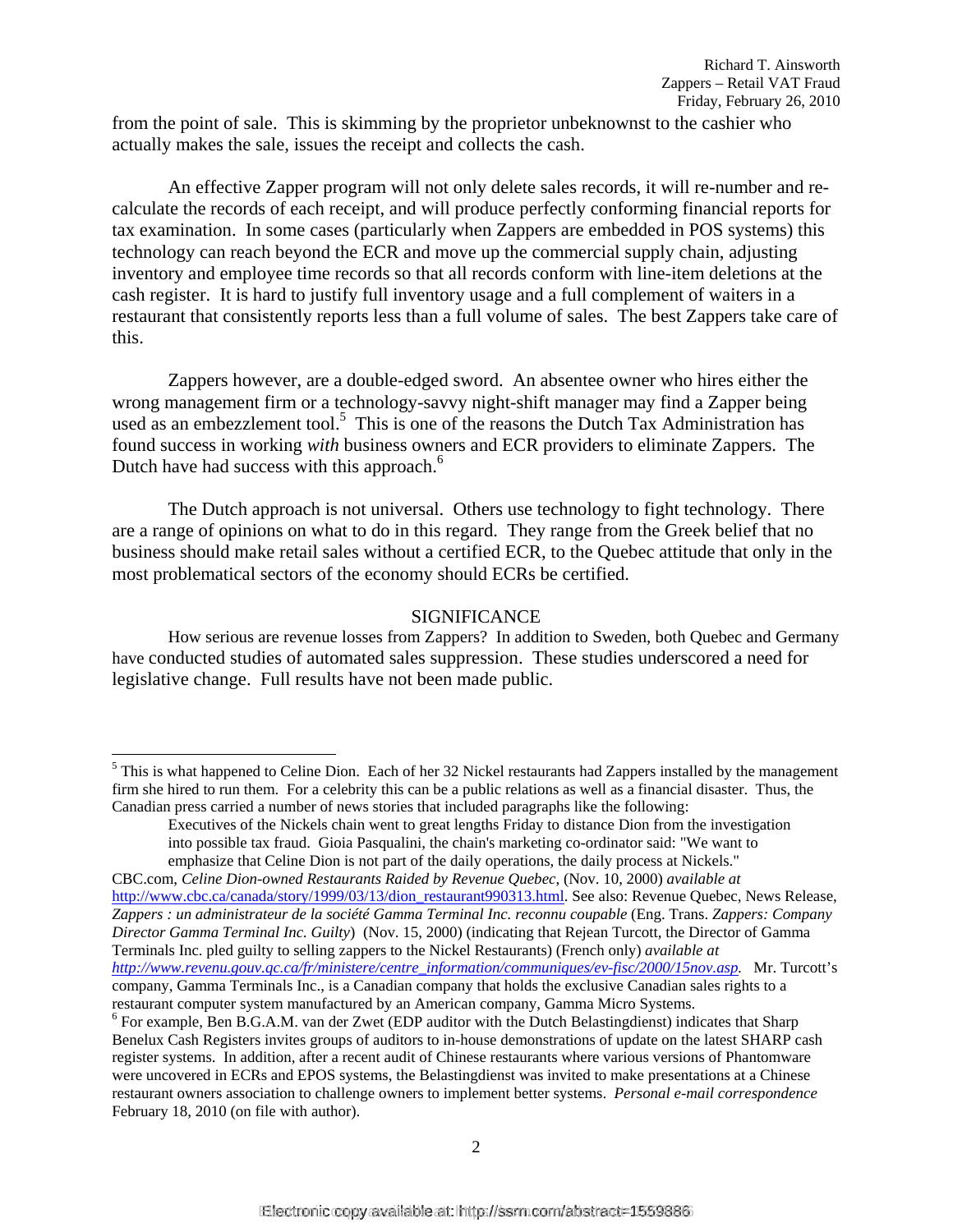*Quebec*. The government of Quebec conducted two studies. Both focused on the restaurant sector. The first followed the customer list of an early zapper distributor/developer.<sup>7</sup> This investigation (the First Inspection Wave) examined 70 systems and uncovered 41 zappers.<sup>8</sup> A more statistically accurate investigation followed (the Second Inspection Wave). This study was based on a random sampling of businesses (but again, only within the restaurant and hospitality industry). Finance Quebec determined that 16% of all sales went unreported.<sup>9</sup>

 These studies supported the Quebec Minister of Revenue, Jean-Marc Fournier, when he announced on January 28, 2008 that there would be legislative changes, enhanced enforcement efforts, and a technology-intensive pilot project designed to counter sales suppression devices in the restaurant sector. He indicated:

Although the majority of restaurant owners comply with their tax obligations, the restaurant sector remains an area of the Quebec economy where tax evasion is rampant, both in terms of income taxes and sales taxes. Tax losses in this sector are significant. Revenue Quebec estimates them at \$425 million for the 2007- 2008 fiscal year. $10$ 

The \$425 million figure is comprised of \$133 million in QST and \$284 million in income tax losses. There are comparable losses of federal revenue (both GST and income tax). These losses are *in addition* to the Provincial level losses.<sup>11</sup>

To get a sense of what the Quebec figures mean, the following extrapolation can be made. If we assume all other factors equal, $12$  then simply based on comparative GDP figures the

l

<sup>11</sup> Gilles Bernard (Direction générale adjointe de la recherché fiscal, Ministry of Revenue Quebec) *Personal email communication,* June 23, 2009 responding to a question on the \$425 million figure. He indicated that there were ancillary losses of \$8 million in other (unspecified taxes), but:

<sup>&</sup>lt;sup>7</sup> Turcotte v Quebec (Ministry of Revenue) 1998 CarswellQue 1041, [1998] R.D.F.Q. 110 Superior Court of Quebec. This case lead to a number of convictions of restaurant owners that used Zappers to delete sales records. *See*: Revenue Quebec, Press Release, *Deux sociétés coupables d'avoir utilisé un camoufleur de ventes dans des restaurants de Laval et de Repentigny* (*Two companies guilty of having used a camoufleur sales in restaurants in Laval and Repentigny*) April 25, 2005 *available at* 

http://www.revenu.gouv.qc.ca/eng/ministere/centre\_information/communiques/ev-fisc/2005/25avril.asp (in French). Dave Bergeron & Richard Ainsworth, *Zappers (Automated Sales Suppression)* 12, powerpoint presentation at the

<sup>&</sup>lt;sup>9</sup> *Id.* at 13 (but noting further that the 16% figure measures all skimming frauds, not just skimming with Zappers). <sup>10</sup> Revenue Quebec, Press Release, Jean-Marc Fornier, *Pour plus d'équité dans la restauration : il f passe au-dessus de la table* (For more equity in the restaurant sector it is required that [business is conducted] above the table) *available at* :

http://www.revenu.gouv.qc.ca/eng/ministere/centre\_information/communiques/autres/2008/28jan.asp (last visited August 7, 2008). See also the accompanying powerpoint presentation, *Tax Evasion in Quebec : Obligatory Billing*  in the Restaurant Sector – Under-declaration of revenues in the restaurant sector, 3 (January 28, 2008) (in French) (on file with author, with translation).

The tax losses are 417 M\$ (QST + Income Tax). The QST represents 133M\$ and the Income tax losses are 284M\$. This amount can be doubled to take into account the federal income tax [and

GST].<br><sup>12</sup> Of course "other things" are not equal. Zappers reduce reported taxable income of businesses, and businesses tend to use these funds either to pay undeclared dividends to owners or provide employee unreported wages. In most cases the Quebec rates are lower than the comparable European rates. Quebec's VAT (the QST) is 7.5%; the Corporate Income Tax is 11.9% (although a reduced rate for small businesses is imposed at 8%); personal income is taxed at rates between 16% and 24% (indexed with an inflation factor of 2.36%).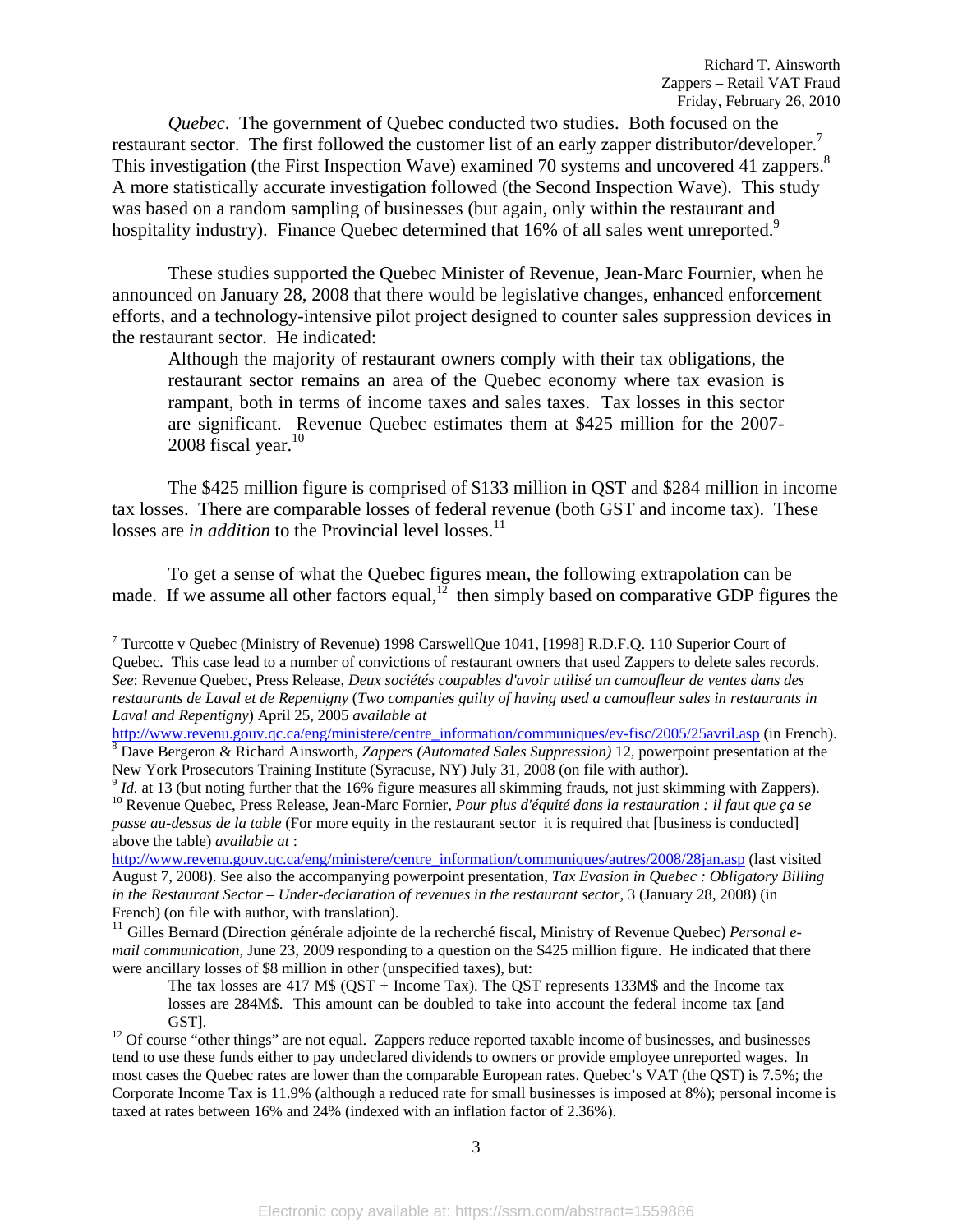losses in the EU from fraud suppression (measured in Canadian dollars) would be around \$23 billion per year in the restaurant sector. Germany would top the list followed by the UK, France, Italy and then Spain.

| Country        | <b>Revenue Loss</b><br>(in millions) | Country            | <b>Revenue Loss</b><br>(in millions) |
|----------------|--------------------------------------|--------------------|--------------------------------------|
| Austria        | 508.7                                | Latvia             | 58.4                                 |
| Belgium        | 600.5                                | Lithuania          | 100.1                                |
| Bulgaria       | 145.9                                | Luxembourg         | 79.2                                 |
| Cyprus         | 33.4                                 | Malta              | 16.7                                 |
| Czech Republic | 404.5                                | <b>Netherlands</b> | 1,042.5                              |
| Denmark        | 316.9                                | Poland             | 1,030.0                              |
| Estonia        | 41.7                                 | Portugal           | 362.8                                |
| Finland        | 296.0                                | Romania            | 417.0                                |
| France [3]     | 3,294.3                              | Slovakia           | 183.5                                |
| Germany [1]    | 4,503.6                              | Slovenia           | 87.6                                 |
| Greece         | 529.6                                | Spain $[5]$        | 2,160.1                              |
| Hungary        | 304.4                                | Sweden             | 529.6                                |
| Ireland        | 291.9                                | United Kingdom [2] | 3,448.6                              |
| Italy $[4]$    | 2,806.4                              |                    |                                      |

#### **TOTAL 23,593.9**

*Germany.* Given these results, it is not surprising that Germany is the other jurisdiction where Zapper studies have been undertaken. The Interim Report of the German Working Group on Cash Registers<sup>13</sup> indicates that it is "... aware of [technology-assisted] fraud amounting to 50% of companies cash receipts."14 The Working Group does not identify the kinds of *technology-assisted* fraud involved (Phantomware or Zappers). Most likely it found both.

The Working Group's 50% observation is supported by another report made by the German Federal Audit Office (BHR) to the German Parliament in 2003. In this report the BHR appears to focus only on factory installed software (Phantomware).<sup>15</sup> The BHR concludes that the potential loss in Germany is in the billions of euros:

The Federal Audit Office (BHR) has complained that later models of electronic cash registers and cash management systems now fail to meet the principles of correct accounting practice when it comes to recording transactions … The risk of tax fraud running into *many billions* [of euro] should not be underestimated in cash transactions.<sup>16</sup>

The BHR's rough estimate seems to correlate with the Quebec extrapolation which estimated German losses (in the restaurant industry) to be about \$4.5 billion.

<sup>&</sup>lt;sup>13</sup> The German Working Group on Cash Registers is comprised of the highest-tier central and regional tax authorities. Only an Interim Report has been made public.

<sup>&</sup>lt;sup>14</sup> Working Group on Cash Registers: Interim Report 5 (Mar. 16, 2005) (Ger.) (translation on file with author).<br><sup>15</sup> *Id.* at 5 (listing the following attributes of the software it examined: the software can; (1) erase a

reset the zero counter, (3) add erroneous counter-entries, (4) allows unrecorded use of the training mode, and (5) permits suppression of the grand total memory).

<sup>16</sup> BHR comments 2003, No 54, Federal Parliament circular 15/2020 *cited in Id*. at 5 (emphasis added).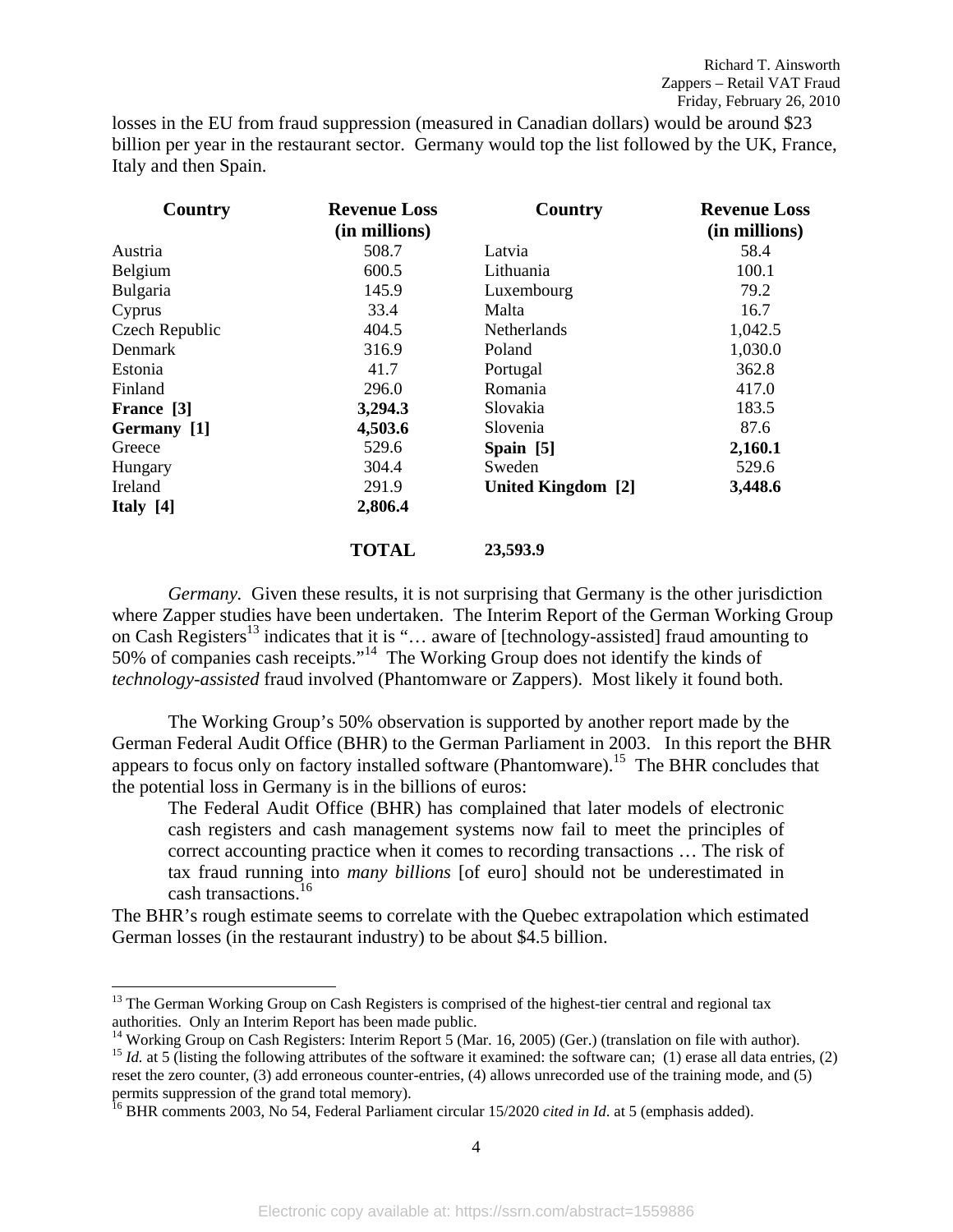But further, both the BHR's observations and the Working Group's study are supported by another set of German studies, this time conducted by three German federal states*.* These studies, like those in Quebec, focus only on the restaurant sector. They too conclude that sales suppression is a significant problem:

One federal state is currently implementing a special "restaurant" initiative. Checks already made have led to average upward revisions of 46% of original turnover. A comparable initiative in another federal state resulted in over half the cases (54%) having upward revisions of 60% of declared turnover. Fraud amounting to 25% was detected in a fifth of the cases, and was as high as 5% in the remaining 26% of cases. A third federal state has found that around 45% of till receipts involving cash are subject to upward revisions ranging from 20% to  $118\%$ <sup>17</sup>

#### FOUR CASE STUDIES

 A good overview of this field can be gleaned from a case study review. There are notable Zapper cases from many jurisdictions, but no tax authority has had more activity in this area than Quebec and the Netherlands. In Quebec over 230 cases involving *camifleur de ventes* (or sales zappers) have gone to litigation since  $1997$ .<sup>18</sup> The Netherlands has a similar number, but an official count is not available. Three Quebec cases (Audio Lab, the Stratos restaurants, and the investigations involving Luc Primeau) and a Dutch case (Grand Café Dudok) are considered below.

*Audio Lab*. This investigation became public on April 8, 2004 after search warrants were executed at the San Antonio Grill, a restaurant in Laval, Quebec. The software used at the San Antonio Grill to account for sales, determine the tax due and draft receipts was called Softdine. The allegation was that a *camoufleur de ventes* was used to delete sales records.<sup>19</sup> The owner pleaded guilty one year later.<sup>20</sup>

But the investigation did not end with the San Antonio Grill. On October 14, 2005, Revenue Quebec announced that it was executing five more search warrants in Montreal and Laval on Audio Lab LP, Inc. as it was under suspicion of having developed and marketed the sales Zapper used in the cash registers at San Antonio's Grill. Audio Lab LP, it turns out, not only developed the operating software in the cash registers at San Antonio's Grill (Softdine),<sup>21</sup> but it developed and sold the Zapper that defeated it.

<sup>17</sup> *Id.* at 5.

<sup>18</sup> Jean-Marc Fornier, *L'évasion fiscale au Québec : Facturation obligatoire dans le secteur de la restauration – Sous-déclaration des revenus dans le secteur de la restauration* (Tax Evasion in Quebec : Obligatory Billing in the Restaurant Sector – Under-declaration of revenues in the restaurant sector) 3 (January 28, 2008) (in French) (powerpoint presentation and translation on file with author).

<sup>19</sup> Revenue Quebec, News Release, Tax Evasion: The Ministry of Revenue Suspects the Restaurant Grill San Antonio de Laval of having used a Zapper (Apr. 8, 2004) *available at*:

http://www.revenu.gouv.qc.ca/eng/ministere/centre\_information/communiques/ev-fisc/2004/08avril.asp (in French only, last visited Feb. 8, 2008).

<sup>&</sup>lt;sup>20</sup> The director, Mr. Apostolos Mandaltsis, was personally fined \$65,681.00 and \$10,300 respectively for PST (Provincial Sales Tax) and GST (federal Goods and Services Tax). Taxes and interest were due in addition.

<sup>&</sup>lt;sup>21</sup> Revenue Quebec, News Release, Revenue Quebec Investigation of a Software Designer Outlet Suspected of having Developed and Distributed Zappers (Oct. 14, 2005) *available at*: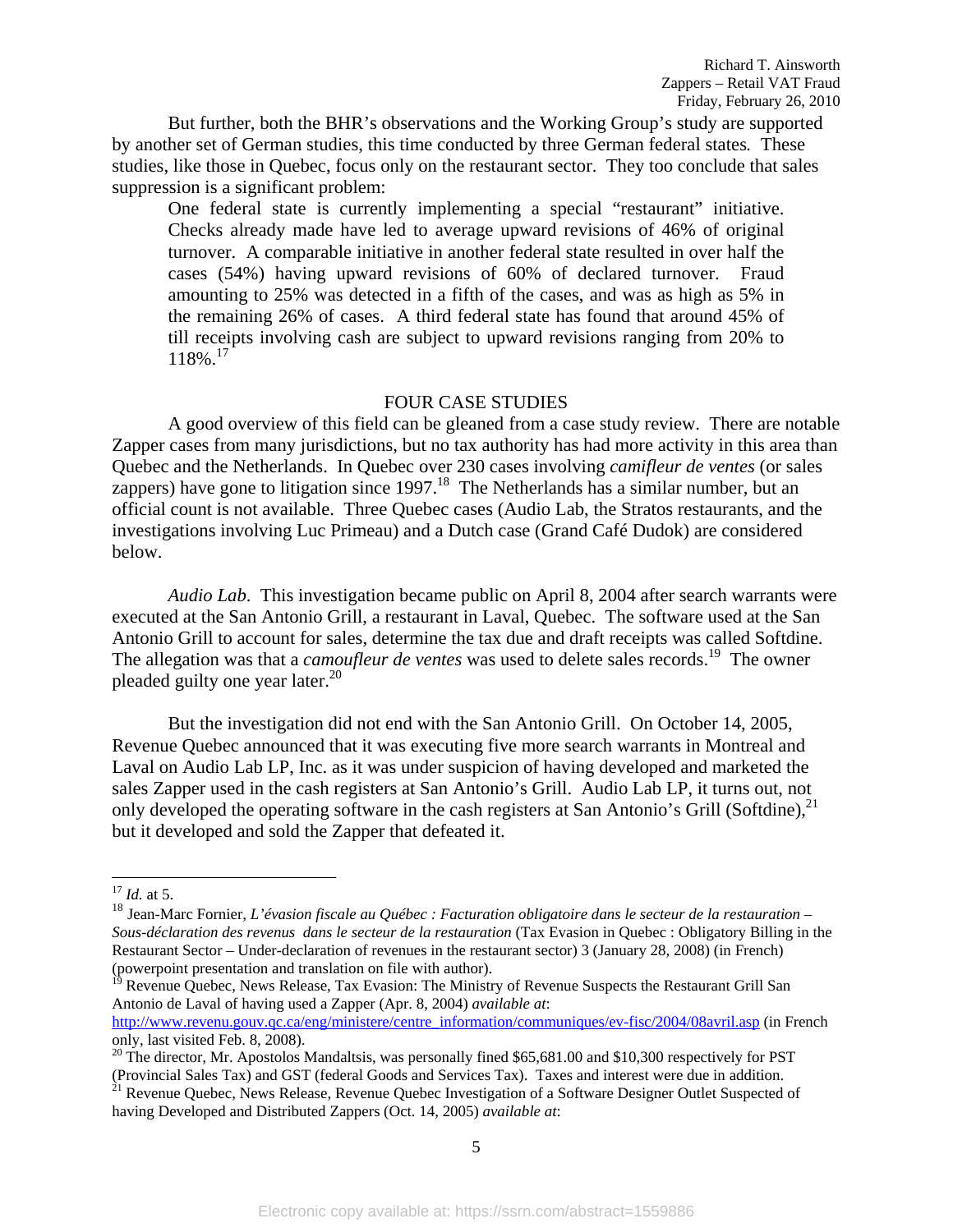On June 26, 2007 Audio Lab LP, Inc. pleaded guilty to charges of having, "… designed and marketed a computer program designed to alter, amend, delete, cancel or otherwise alter accounting data in sales records kept by means of software that [Audio Lab LP] had designed and marketed."<sup>22</sup>

*Stratos Restaurants*. This investigation highlights two other characteristics of large scale technology-assisted skimming frauds: the way skimmed cash is used to corrupt other businesses (businesses selling to the "zapping" enterprise) and the ease with which this fraud can sweep through a chain of related businesses. To dispose of the excess cash from skimmed sales the Stratos restaurants (1) put a double billing system in place with suppliers (to conceal purchases made without invoices in cash), and (2) wages were paid to employees in cash (and were not reported as income). The first action pushed fraud up the supply chain, because suppliers would not be charging or reporting QST on their sales, nor would they be inclined to include these sales in taxable receipts on their business income tax returns. The second action pushes the fraud down the business chain, because employees receiving cash payments are unlikely to report the additional cash as wages, nor would they volunteer additional social security taxes on these amounts.

The vertical spread of the fraud (up and down the supply chain) was matched by its horizontal spread (throughout the chain of related restaurants). All together twenty-eight Stratos restaurants eventually were involved in the fraud. Guilty pleas came in waves – nineteen companies pleaded guilty on September 26, 2002; another six on October 11, 2002, and the four remaining on March 21, 2003.

Press releases provide details of only the final ten companies. In aggregate the taxes and penalties for these companies came to \$1,816,070.90, but the real thrust of the news releases were that "… the Department has conducted searches in order to establish proof that the designer of the IT function associated with the cash register software Terminal Resto had participated in the scheme set up by restaurants in the Stratos chain."23 On April 25, 2003, Mr. Michel Roy and his two sons Danny and Miguel admitted that they were guilty of facilitating the Stratos tax evasion. The father (Michel) was the creator of the Zapper that worked with Resto Terminal. He promoted it and made the sales. His sons (Miguel and Danny) were also implicated in creating the zapper. Aggregate fraud penalties assessed against the Roys were \$1,064,459.<sup>24</sup>

http://www.revenu.gouv.qc.ca/eng/ministere/centre\_information/communiques/ev-fisc/2005/14oct(2).asp (in French only, last visited Feb. 8, 2008).

<sup>&</sup>lt;sup>22</sup> Revenue Quebec, News Release, The Company Audio LP, Inc. Convicted of Tax Evasion (Sept. 21, 2007) (on the conviction fines were imposed of \$12,475) *available at*:

http://www.revenu.gouv.qc.ca/eng/ministere/centre\_information/communiques/ev-fisc/2007/21sep.asp (in French only, last visited Feb. 8, 2008).

<sup>&</sup>lt;sup>23</sup> The breakdown is:  $$429,179.07$  (GST) +  $$492,023.11$  (PST) +  $$214,589.55$  (federal penalties) +  $$625,028.89$ (provincial penalties) + \$55,250.28 (judicial fees). Revenue Quebec, News Release, All Stratos Restaurants Convicted of Fraud in Connection with the use of a Zapper (Mar. 18, 2003) *available at*:

http://www.revenu.gouv.qc.ca/eng/ministere/centre\_information/communiques/ev-fisc/2003/18mars.asp (in French only, last visited Feb. 8, 2008).

 $24$  Revenue Quebec, News Release, Fines of more than One million dollars – A Father and his Two Sons convicted for Tax Evasion in connection with the Zapper (May 2, 2003) *available at*: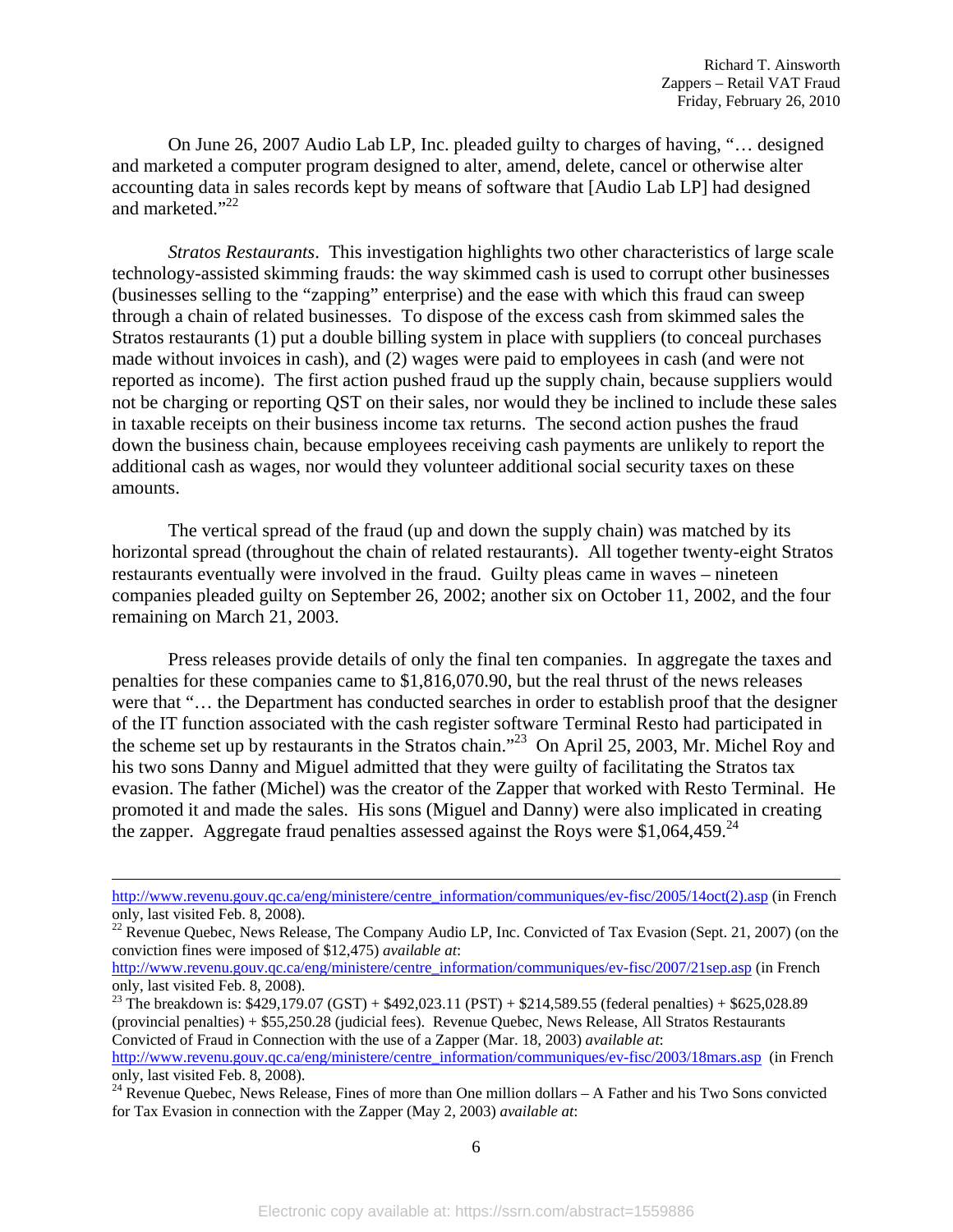*Luc Primeau*. This is the case of a software designer who became the focus of an investigation that began with the announcement on March 17, 2003 that seven Patio Vidal restaurant franchises and a bar, La Tasca, from Gatineau, Quebec as well as another bar named O'Max in Masson-Angers, Quebec were convicted of adding Zappers to their Microflash cash register software (later upgraded to a new version called Caracara). Mr. Primeau not only designed Microflash and Caracara, but was the developer of the associated Zapper program that these businesses used. $^{25}$ 

On October 17, 2005 Mr. Primeau admitted that his software assisted these companies to evade \$435,000 in GST and QST. All together these companies skimmed \$2.7 million in cash sales. Mr. Primeau was fined for his involvement. Luc Primeau is the classic example of the software designer who is a real threat to the tax system. Morphing into a business consultant Mr. Primeau actively spread Zappers throughout the restaurant sector. He brought this fraud to a series of bars and restaurants that might not have skimmed sales if the risk of detection were not minimized by his software.<sup>26</sup>

*Grand Café Dudok*. 27 Dudok skimmed cash receipts with a primitive Zapper and used a portion of the cash to pay employees under the table. The Belastingdienst (Dutch IRS) was suspicious of the low wages reported, and thought that additional (unreported) compensation might be being distributed (under the table). $^{28}$ 

Testimony in the case indicated that on the second day of the payroll audit the managing director of Straight Systems BV visited Dudok where he was approached by the Dudok's ownermanager. Straight Systems BV supplied the Finishing Touch point-of-sale cash registers that were used by Dudok. The owner-manager explained that he was having difficulty accounting for reported wages, in part because the auditors were also questioning the turnover. The numbers did

27 District Court of Rotterdam, LJN: AX6802 (Jun 2, 2006) *available at*:

 $\overline{\phantom{a}}$ 

http://www.revenu.gouv.qc.ca/eng/ministere/centre\_information/communiques/ev-fisc/2003/02mai.asp (in French only, last visited Feb. 8, 2008).

<sup>&</sup>lt;sup>25</sup> Revenue Quebec, News Release, Mr. Marcel St. Louis de l'Outaouais Convicted of Tax Evasion related to the use of a Zapper (Mar. 17, 2003) *available at*:

http://www.revenu.gouv.qc.ca/eng/ministere/centre\_information/communiques/ev-fisc/2003/17mars.asp (in French only, last visited Feb. 8, 2008).

<sup>&</sup>lt;sup>26</sup> Revenue Quebec, News Release, The Zapper Designer of Boucherville Pleads Guilty to Various Charges brought by Inland Revenue Quebec (Oct. 26, 2005) (additional penalties of \$22,513.19 under the GST and QST, as well as income tax of \$17,297.08 and related penalties of \$26,621.35) *available at*:

http://www.revenu.gouv.qc.ca/eng/ministere/centre\_information/communiques/ev-fisc/2005/26oct.asp (in French only, last visited Feb. 8, 2008).

http://zoeken.rechtspraak.nl/resultpage.aspx?snelzoeken=true&searchtype=ljn&ljn=AX6802 (in Dutch) (translation on file with author); appealed to the District Court of The Hague where the judgment is upheld LJN: BC5500 (Feb. 29, 2008) *available at*: http://zoeken.rechtspraak.nl (in Dutch) (translation on file with author). 28 LJN: BC5500, at F3. Dudok was skimming sales in a very amateur fashion. The entire sales records of the POS

system were deleted and records were reconstructed on x-cell spreadsheets. The examining agents did not trust the spreadsheets and asked for the POS records as a back-up to confirm what they were being shown on the audit. This in turn led to the conversation with Straight Systems BV where Dudok was informed that they already had phantomware installed in their system. Ben B.G.A.M. van der Zwet, *Personal e-mail correspondence*, (May 28, 2008) (on file with author).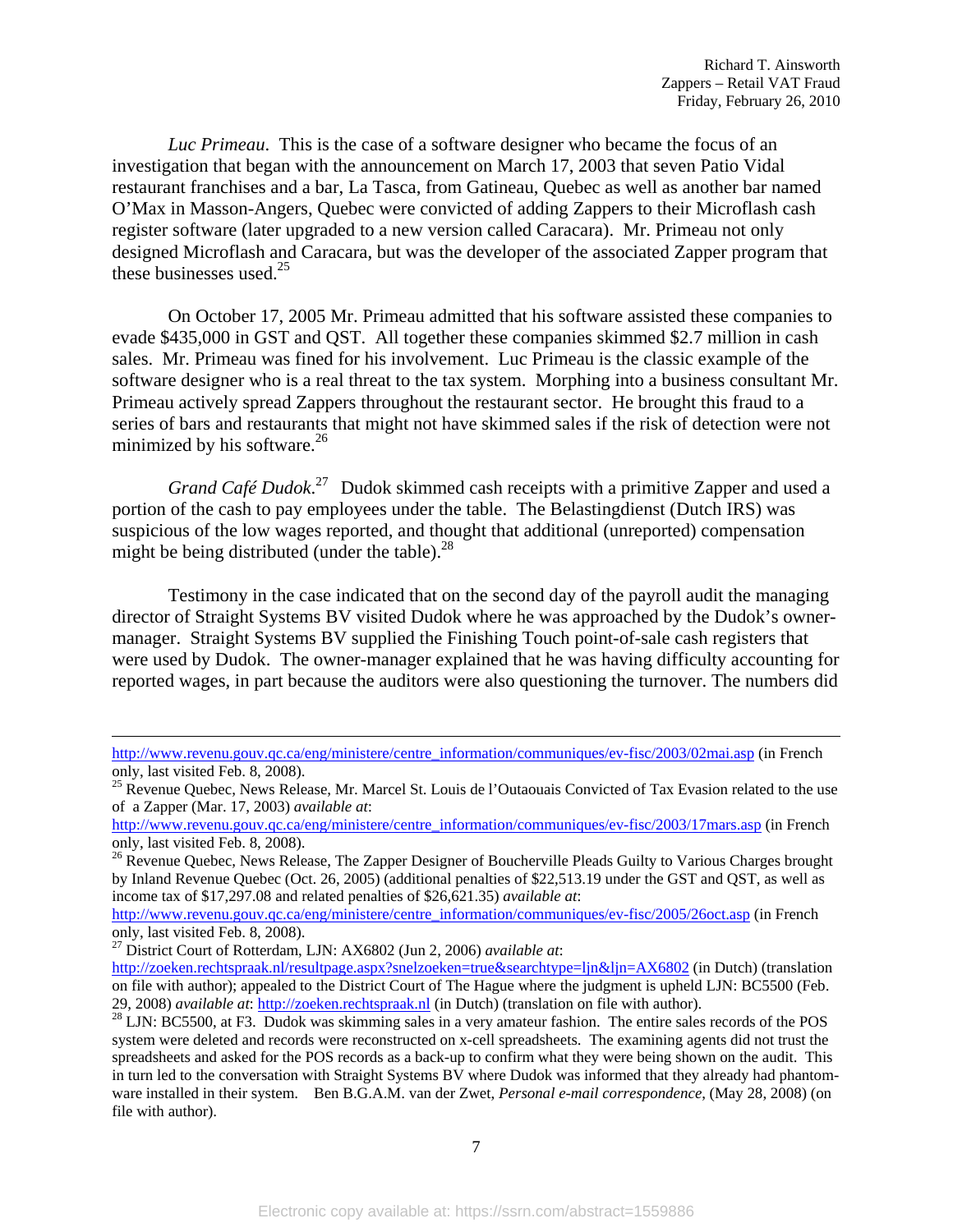not "seem right" to the auditors, and they were requesting back-up data, something that would lead them to the Zapper.

The managing director of Straight Systems explained the existence of a more sophisticated Zapper (a Phantomware application), the "hidden delete" option embedded in Finishing Touch cash registers. This was, "... a hidden menu option that, after enabling ..., allowed operators of catering establishments to delete cash register receipts from the system."<sup>29</sup> After this discussion "… an employee of [Straight Systems] visited [Dudok] and explained [and enabled] the application of the erase rule [or hidden delete function<sup>30</sup>], after which [Dudok] subsequently decided to start using  $\lceil \text{it} \rceil \dots$ <sup>31</sup>

The court upheld criminal tax fraud determinations in the Dudok case under income, value added, and payroll taxes. Both the restaurant operator and the ECR/ software provider were convicted.

But this is not the end of the story. On February 18, 2010 the Belastingdienst found that Bork Automatisering had installed a Belgian business software system (DINO) in the Grand Café. The supplier of explained its benefits to the agents.

Among the more interesting revelations was that not only did DINO produce far more accurate tax compliance, but it uncovered additional internal frauds (approaching 20% of Dudok's turnover) that were threatening the viability of the Grand Café. Thus, much like the Celine Dion cases in Canada<sup>32</sup> sales suppression can be as much of a problem for business owners as it is for tax authorities.

#### ENFORCEMENT TRENDS & NEW SOLUTIONS

Two policy orientations guide enforcement actions in this area – one approach is rulesbased; the other is principles-based.<sup>33</sup> They are not mutually exclusive – degrees of blending are common.

Rules-based jurisdictions adopt comprehensive and mandatory legislation regulating, and/ or certifying cash registers. Greece takes this approach.<sup>34</sup> These jurisdictions are classified generally as fiscal till (also called fiscal memory) jurisdictions.

 $^{29}$  LJN: AX6802, at Consideration of the Evidence (Jun 2, 2006) (in Dutch) (translation on file with author). The case discusses three software programs: Twenty/Twenty; Finishing Touch; Tickview.exe. Twenty/Twenty was a US touch-screen program that did not have a phantom-ware application. Straight Systems BV added the phantom-ware application to Twenty/Twenty and renamed the program Finishing Touch. This program allows the operator to view the sales ticket and change data. With a secret command the Tickview.exe program within Finishing Touch can be activated and the operator is asked if they would like to delete the whole ticket. If an affirmative response is given then the system records a "no sale" and the entire audit trail to the original data is eliminated. Ben B.G.A.M. van der Zwet, *Personal e-mail correspondence*, (May 28, 2008) (on file with author).<br><sup>30</sup> The trial court in Rotterdam refers to the phantom-ware application as a "hidden delete function" whereas the

appeals court in The Hague refers to the phantom-ware as "the erase rule."

 $3\overline{1}$  LJN: BC5500, at F3.

<sup>&</sup>lt;sup>32</sup> *Supra* note 5.<br><sup>33</sup> Fiscalis Committee Project Group 12, Cash Register Project Group, *Cash Register Good Practice Guide*, 5-6 (Dec. 2006) (unpublished report on file with author).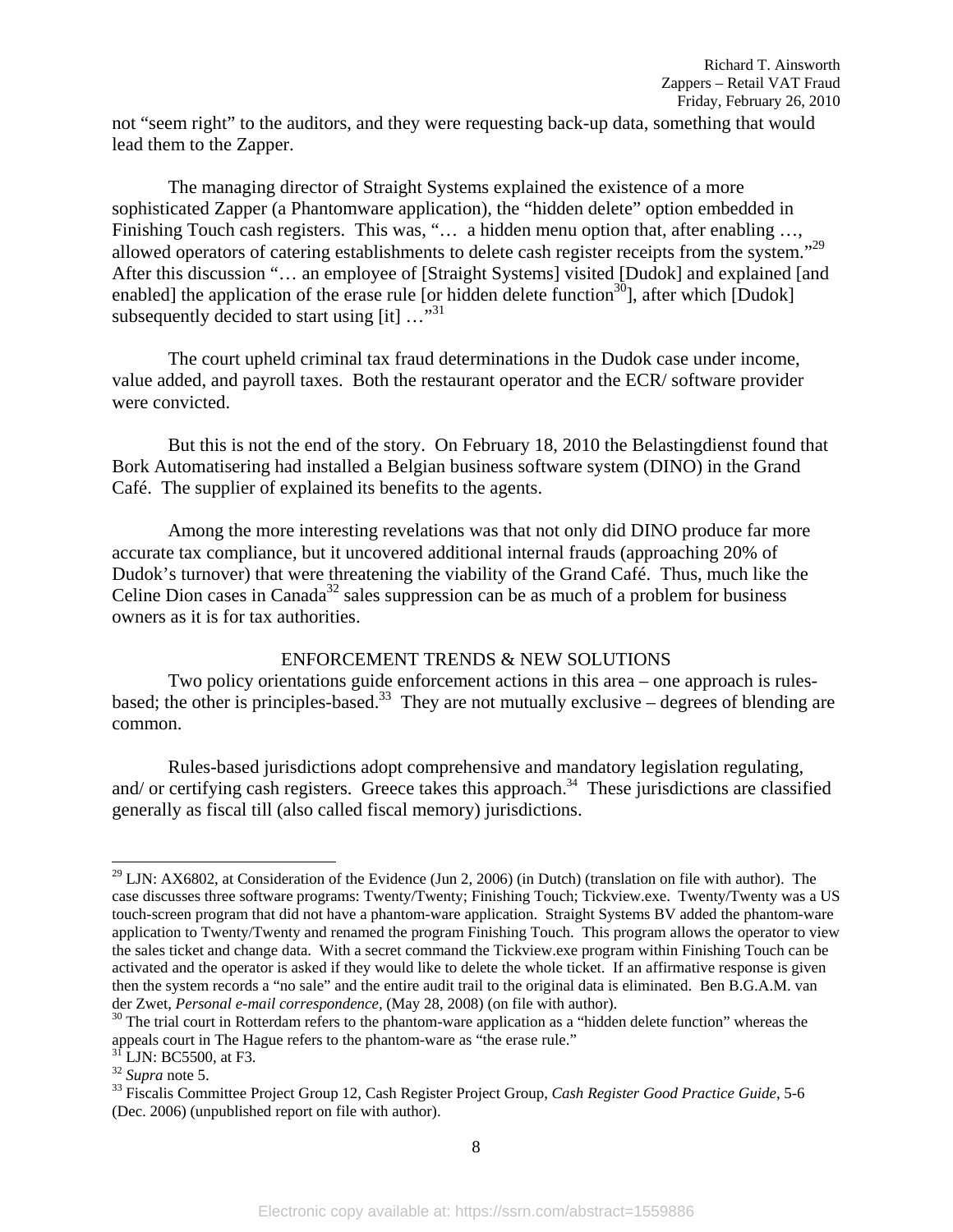Principles-based jurisdictions rely on compliant taxpayers following the rules. Compliance is enforced with an enhanced audit regime. Comprehensive, multi-tax audits (the simultaneous examination of income, consumption and employment returns) are performed by teams that include computer audit specialists. Audits are frequently unannounced and preceded by undercover investigations that collect data to be verified.<sup>35</sup> The Netherlands takes this approach.36

The current trend appears to be for traditional, principles-based jurisdictions to selectively adopt rules-based enforcement strategies. Whether the reason for this movement is resource limitations that prevent fully comprehensive audits or a new-found awareness of the magnitude of this fraud is unclear. Recent developments in Quebec, Sweden and Belgium bear this out.

*Quebec*. After ten years of aggressive principles-based enforcement the Province of Quebec became acutely aware that it would be seeing at least 500 new sales suppression cases each year, and along with these cases there would be roughly 10,000 new delinquent accounts. Staffing was not adequate to respond, and the need for technology training was imperative. As a result, by 2008 Quebec began to seriously look at technological solutions to secure ECRs. An important part of what Quebec also wanted was a mechanism whereby it could rapidly survey large numbers of ECRs with auditors that had less that optimal training.<sup>37</sup>

Quebec's answer was the Sales Recording Module (SRM) – a device that secured ECR data and then digitally signed each receipt with a bar code that could be read with a hand-held optical scanner.<sup>38</sup> A pilot project involving 46 restaurants in seven cities is underway, and a full rollout is expected by 2011. When fully implemented every restaurant in the Province will be

 <sup>34</sup> Argentina, Brazil, Bulgaria, Italy, Latvia, Lithuania, Poland, Russia, Turkey, and Venezuela are among the countries that certify cash registers currently. Penalties are applied for the sale or use of non-certified cash registers. FISCALIS COMMITTEE PROJECT GROUP 12, CASH REGISTER PROJECT GROUP, CASH REGISTER GOOD PRACTICE GUIDE, (Dec. 2006) at Appendix B,  $\P$ 1 (unpublished report on file with author).

 $^{35}$  For example, the recent Canadian investigation in British Columbia into alleged distribution of sales suppression software by InfoSpec Systems Inc. involved an eight month undercover investigation by the Royal Canadian Mounted Police (RCMP). During this phase of the operation undercover RCMP officers posed as potential buyers of sales suppression software. This evidence supported allegations that InfoSpec Systems Inc. knowingly provided restaurants with zappers. Canada Revenue Agency, News Release, *Charges Laid in Large-Scale Tax Fraud Investigation* (Dec. 10, 2008) *available at*: http://www.cra-arc.gc.ca/nwsrm/rlss/2008/m12/nr081210-eng.html (last visited Dec. 25, 2008).<br><sup>36</sup> Canada, the UK and most US retail sales tax jurisdictions also fall in this category.

<sup>&</sup>lt;sup>37</sup> Gilles Bernard, *Solution for the Underreporting of Income in the Restaurant Sector*, 2, powerpoint presentation (Denver, June 2, 2009) Federation of Tax Administrators Annual Conference.

<sup>&</sup>lt;sup>38</sup> The value of the hand-held reader to auditors cannot be underestimated. The German reaction to Quebec's use of a bar code scanner when it was demonstrated at the FTA conference in Denver, Colorado (June 2, 2009) was very positive, and may even be emulated:

In our [German] solution we print the digital signature at the receipt. If you want to verify the receipt you have to type all data of receipt including the signature [into a PC]. It takes a long time because you will make input errors. [If] … you test it, you will find out that this is not a good practice. … I [have used] a pencil scanner … It works good and you are much faster. You can also use a normal scanner with OCR. We are testing different solutions … If we use barcodes we [will need to] have to have a barcode scanner....

Personal e-mail communication with Dr. Zisky (August 10, 2009) (on file with author).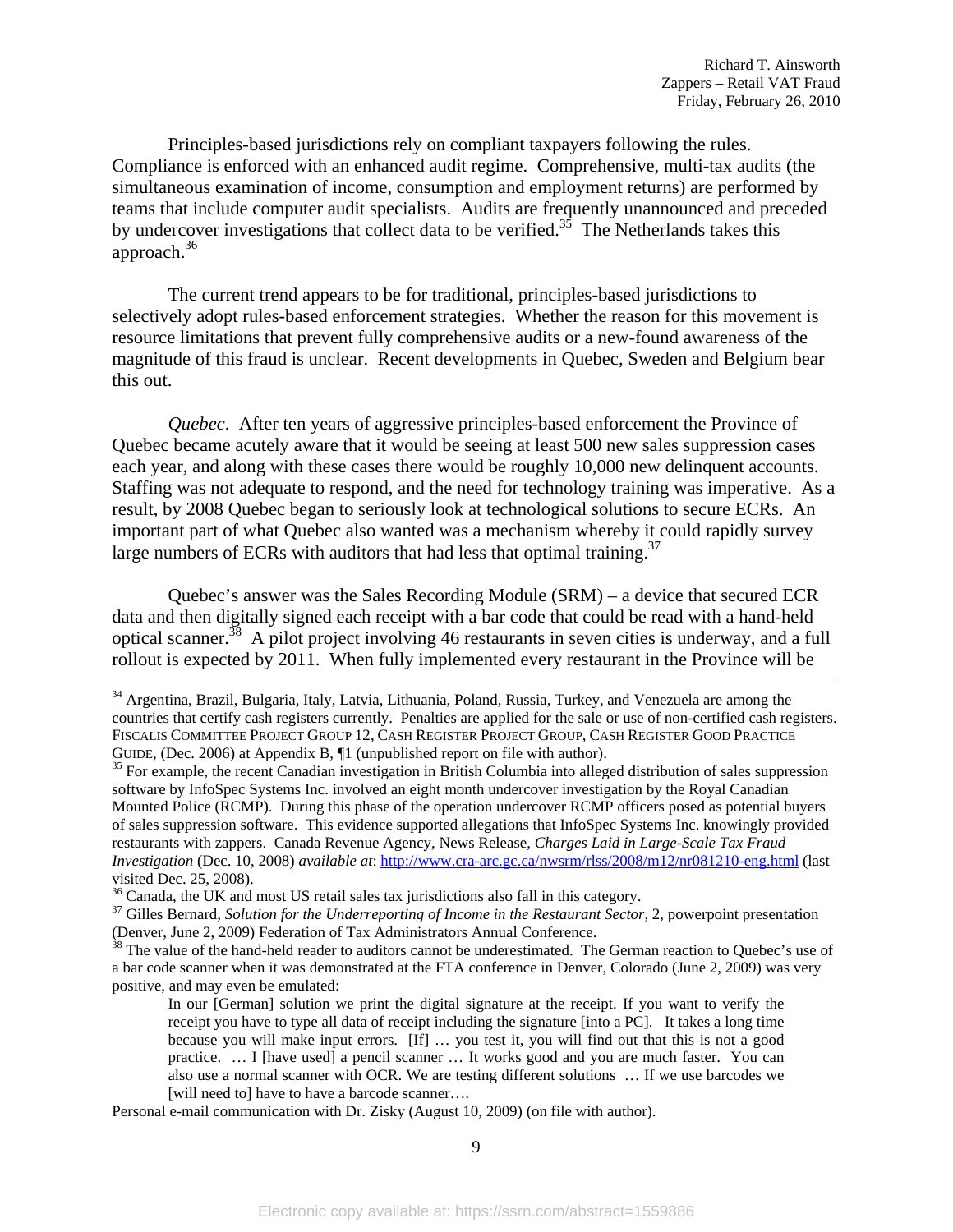required to install the government provided device, and Revenue Quebec will then be able to conduct two levels of audits: (1) short inspections – where an auditor in a thirty minute visit, observes that customers are receiving receipts, and then quickly verifies (with the scanner) that the receipts being issued are recorded in the SRM,<sup>39</sup> and (2) full inspections – regular scheduled audits or audits invoked because of irregularities identified by rapid inspection teams.<sup>40</sup>

Quebec's bookkeeping and record keeping requirements mandate the retention of electronic data (and the means to read that data).<sup>41</sup> The digital signature, digital fingerprint and all recorded data is preserved within the fiscal memory of the SRM for seven years.<sup>42</sup> Quebec's concern is with Z and X Reports, the Electronic Journal, and all supporting files within an ECR or POS system. Because Zappers manipulate these kinds of digital records Quebec prohibits the design, manufacture, installation, sale or lease of Zappers in the Province.<sup>43</sup> Revenue Quebec is authorized to presume whenever it finds a zapper that it has been used it to suppress sales.<sup>44</sup>

Quebec legislatively defines a legal receipt, $45$  and makes it a central enforcement document. Penalties for not issuing a legal receipt are serious. Operators who fail to remit a receipt will incur a penalty of \$100 (for each non-issued receipt), and be liable for an additional fine (no less than \$300; no more than \$5,000 per incident). For a second offence within five years, the fine is no less than \$1,000 and no more than \$10,000 per incident, and for any subsequent offence within that period, no less than \$5,000 and no more than \$50,000 per incident.46

*Sweden*. Unlike Quebec which will provide the SRM at government expense, Sweden will use certification. Proprietors are required to purchase government certified "control units." The control unit can be added-on or embedded (part of the ECR, as manufactured). The Swedish mandate is not limited to the restaurant industry; it encompasses all retail establishments (with various exceptions for small companies, or publicly held companies, or for companies who register their privately designed software).

Manufacturers obtain encryption keys from the Swedish Tax Agency and use them to create unique keys in the control unit during the manufacturing process. Applications for

 $39$  Revenue Quebec will not disclose the data elements that are selected for encryption. It is "confidential for security reasons." Marc Simard, personal e-mail communication August 10, 2009 (on file with author).

<sup>&</sup>lt;sup>40</sup> Gilles Bernard, *Solutions for the Under-reporting of income in the Restaurant Sector*, Federation of Tax Administrators Annual Conference, Denver Colorado (June 2, 2009) powerpoint slides at 15-17 (on file with author).<br><sup>41</sup>Act Respecting the Ministry of Revenue, R.S.Q., c. M-31, § 34 & 35 (Quebec).

<sup>42</sup> Jean-Marc Fornier, *L'évasion fiscale au Québec : Facturation obligatoire dans le secteur de la restauration – Sous-déclaration des revenus dans le secteur de la restauration* (Tax Evasion in Quebec : Obligatory Billing in the Restaurant Sector – Under-declaration of revenues in the restaurant sector) slides 6-8 (January 28, 2008) (in French) (powerpoint presentation and translation on file with author).<br><sup>43</sup> Act Respecting the Ministry of Revenue, R.S.Q., c. M-31, § 34.2 (Quebec).

<sup>44&</sup>lt;br>Act Respecting the Ministry of Revenue, R.S.Q., c. M-31, § 34.1 (Quebec).<br><sup>45</sup> Requirement for "legal receipts" can be fiscal till jurisdictions like found in Hungary, Greece Finland, Portugal, Denmark, and Latvia. *See supra* note 33, *Cash Register Good Practice Guide*, Appendix A at ¶¶ 1.3.1.1-1.3.1.5 & D at 3.2.1 & 4.2.6.<br><sup>46</sup> FINANCE QUEBEC, 2006-2007 BUDGET: ADDITIONAL INFORMATION ON THE BUDGETARY MEASURES 144-45 (Mar.

<sup>2006).</sup>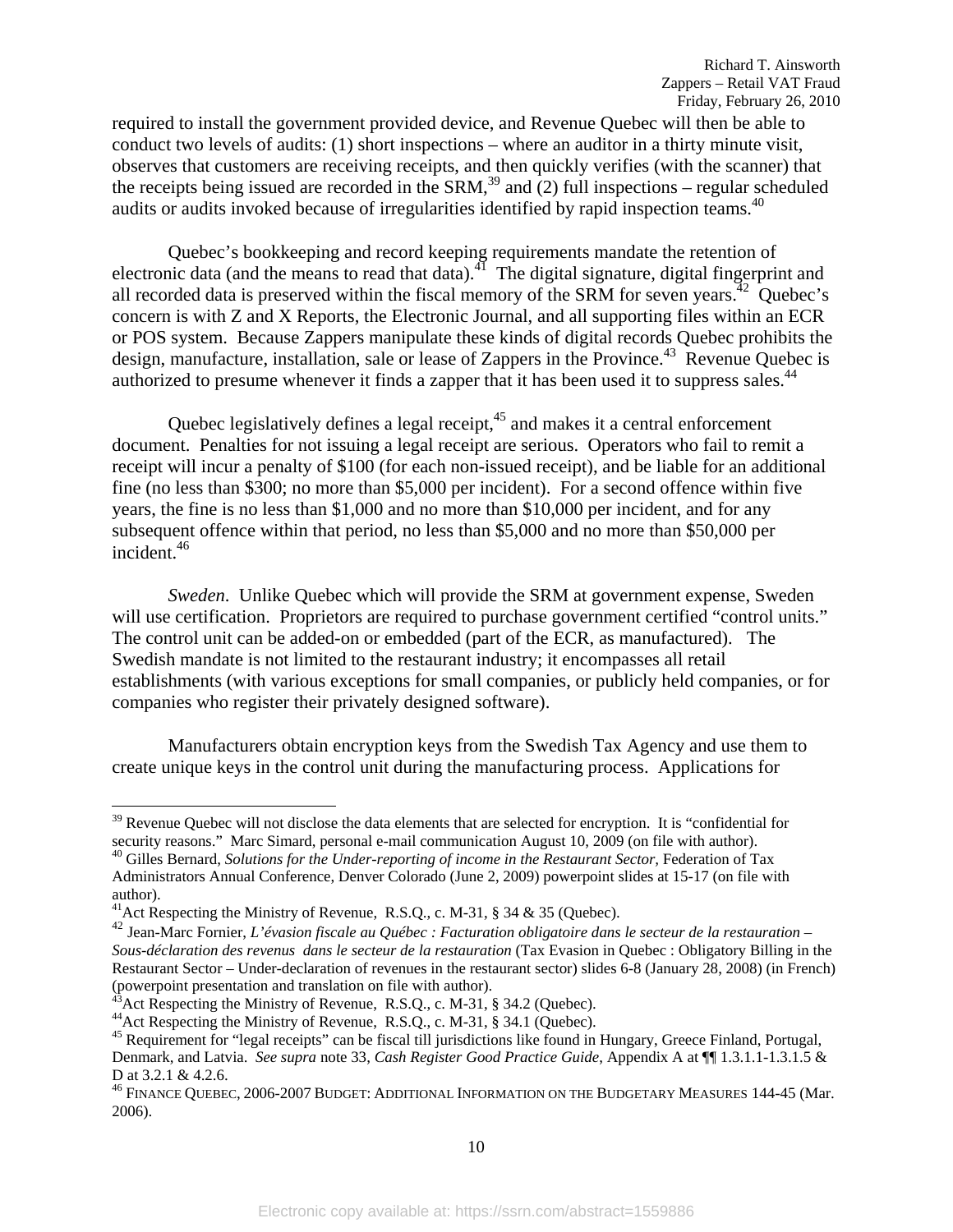encryption keys are made to the Swedish Tax Agency.<sup>47</sup> A series of regulations have been issued that set out the details of the program.<sup>48</sup>

Certification is by an independent company appointed by the Swedish Board for Accreditation and Conformity Assessment, SWEDAC. Control units are connected to the ECR and the printer. Data is saved (signed and encrypted) in the control unit and a control code is printed on the cash receipt. Control units are certified for use with a specific ECR model.

The law is effective January 1,  $2010<sup>49</sup>$  but it has been delayed until June 30, 2010. Approximately 200, 000 establishments need to make equipment purchases,<sup>50</sup> and at the present time only 30,000 units are in place.

*Belgium*. The Belgian effort appears to be a blend of the Swedish and Quebec approaches. Like Quebec, Belgium is concerned only with restaurant sales, but like Sweden it will certify third-party devices rather than provide them at government expense.

The Tax Administration is given considerable latitude to determine certification standards. Minimum requirements are set out in the Royal Decree of December 30, 2009.<sup>51</sup> Simplified invoices are now required to be issued by all *restaurants and catering services* (prior to this date no establishment was *required* to issue a receipt in a business-to-consumer sale). In addition, as of January 1, 2013 this simplified invoice must be produced by a certified cash register system (new article 13bis added to Royal Decree No. 1 of December 29, 1992 by Royal Decree of December 18, 2009).<sup>52</sup> There is no grace period for *new* restaurants. They must comply with the new rules when they begin operation.

Interestingly, Belgium did not conduct a formal study before it embarked on this program. Audit results were sufficiently indicative of a problem.<sup>53</sup>

#### **CONCLUSION**

 Tax and technology critically intersect in the retail marketplace. The outcome is not always for the best. Zapper and Phantonware technology is widely available and they make it

<sup>47</sup> *See*: Skatteverket, Cash Register Legislation Becomes Effective January 1, 2010 *available at*: http://www.skatteverket.se/foretagorganisationer/startadrivaforetag/kassaregister/newcashregisterlegislationbecomes effective1january2010.4.69ef368911e1304a6258000272.html<br><sup>48</sup> SKVFS2009:1; SKVFS2009:2; SKVFS2009:3<br><sup>49</sup> Swedish Parliament (2007:592). A delay in implementation has been granted until June 30, 2010.

<sup>&</sup>lt;sup>50</sup> Bo Arvidsson, Tax Director, Swedish Tax Agency, *Personal e-mail communication* (Feb. 18, 2010) on file with author.

<sup>&</sup>lt;sup>51</sup> The requirements for a certified cash register can be found at: Koninklijk Besluit van 30 december 2009 tot het bepalen van de definitie en de voorwaarden waar aan een geregistreerd kassa-systeem in de horeca sector moet voldoen, artikelen 1 en 2, Belgisch Staatsblad, 31 december 2009, blz. 82981 (in Dutch).<br><sup>52</sup> The new requirements for restaurant invoices can be found at: Koninklijk Besluit van 18 december 2009 tot

wijziging van het koninklijk besluit nr. 1 van 29 december 1992 met betrekking tot de regeling voor de voldoening van de belasting over de toegevoegde waarde, artikel 1, Belgisch Staatsblad, 24 december 2009, blz. 81364 (in Dutch).

<sup>53</sup> Jan de Loddere, Inspector Belgian Tax Administration, *personal e-mail communication,* (February 18, 2010) on file with author.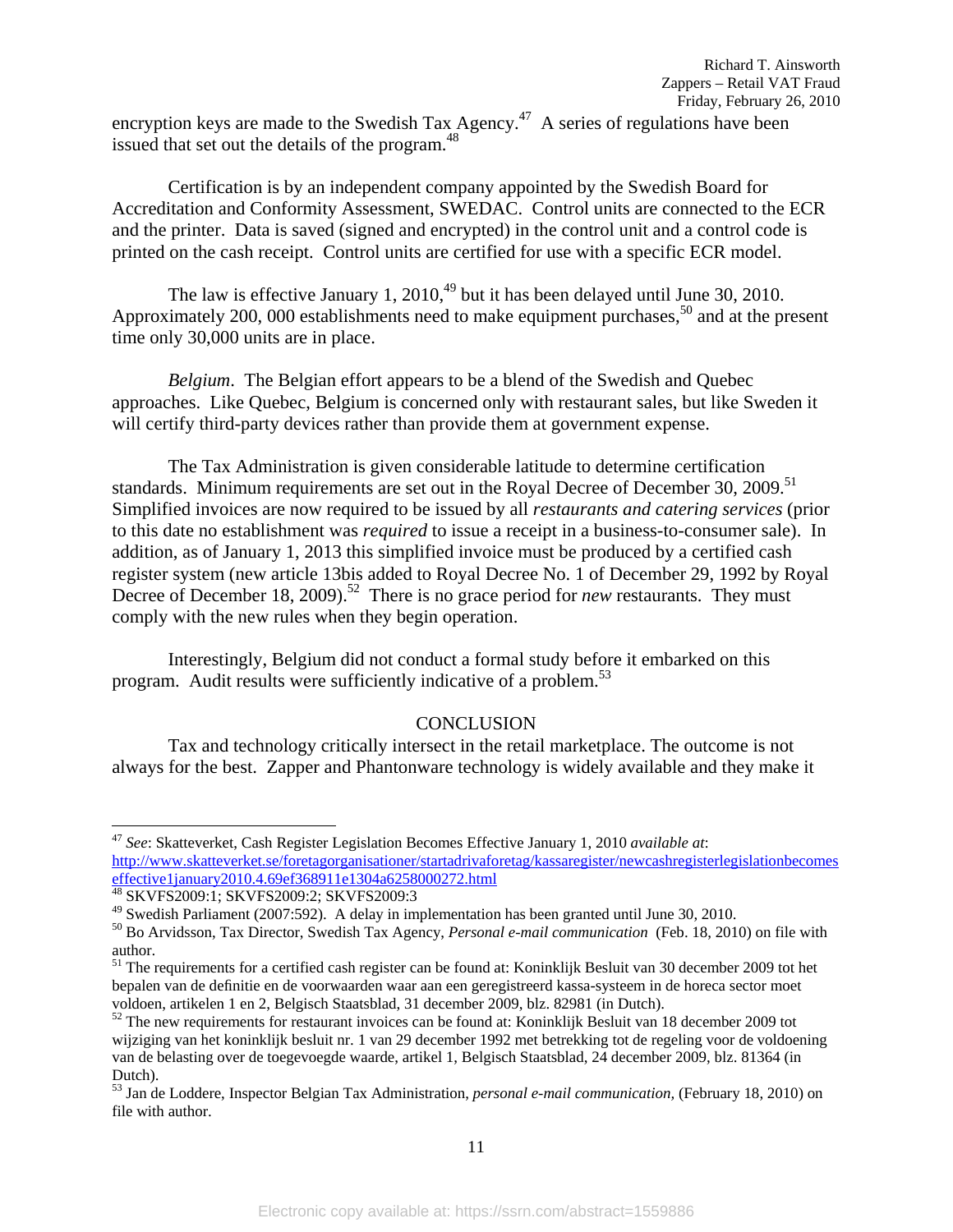easier for SMEs to skim cash sales. This technology substantially reduces the risk of being caught.

This is not the only marketplace where the tax/ technology intersection is problematical. On a far larger scale MTIC (missing trader intra-community) fraud is also a technology driven theft of public revenue by criminals. These frauds include the well known carousel frauds in cell phones and computer chips,<sup>54</sup> MTIC fraud in CO2 permits,<sup>55</sup> the yet to be fully investigated VoIP MTIC,  $^{56}$  as well as MTIC in the electricity and gas exchanges.  $^{57}$ 

Tax authorities are fighting back all along the technology front. There are intensive traditional audits as well as concerted efforts to blunt the effectiveness of the fraud with technology. But, if there is one distinguishing characteristic of Zapper enforcement efforts (when contrasted with the efforts devoted to MTIC fraud) it is that here the authorities are embracing technology-based solutions. This is not the case (as yet) with MTIC. This effort to fight technology-with-technology has produced a measure of success as well as helped develop strategic partnerships around solutions. Cooperation is evident.

Consider, for example, the certification proposals under review by the Belgian Tax Administration. Belgium is looking at Swedish, German and private sector solutions. Coming as it does *after* many years of effort by others, Belgium stands on some strong shoulders.

Belgium is reviewing the SWEDAC standards which have already been applied to a number of systems, as well as the smart card solution developed by the INSIKA project of the German National Metrology Institute (PTB: Physikalisch-Technische Bundesanstalt). After more than two years of work the PTB has just published the technical specifications for an inexpensive signature smart card that can be embedded in ECRs or POS systems to secure data flows.<sup>58</sup> Data structures, formats, communication protocols and security analysis are all freely available.

With this background of Swedish and German efforts BMC Inc. responded to the Belgian search for an ECR security module by sending its eTax device into further development. BMC's eTax was already one of the few devices to meet SWEDAC standards. It was certified by the Swedish Tax Administration on August 24, 2009. However, by March 2010 BMC is planning to

<sup>54</sup> Richard T. Ainsworth, *Tackling VAT Fraud: Car-flipping and Computer Chips on a Carousel*, 46 TAX NOTES INT'L 267 (April 16, 2007); Tackling VAT Fraud: 13 Ways Forward, 45 TAX NOTES INT'L 1069 (March 26, 2007).<br><sup>55</sup> Richard T. Ainsworth, *MTIC Fraud Infects Tradable Carbon Permits* 55 TAX NOTES INT'L 733 (Aug. 31, 2009); Richard T. Ainsworth, *CO2 MTIC Fraud – Technologically Exploiting the EU VAT (Again)* 57 TAX NOTES INT'L

<sup>357 (</sup>January 25, 2010).<br><sup>56</sup> Richard T. Ainsworth, *MTIC in VoIP*, 57 TAX NOTES INT'L (forthcoming).

<sup>&</sup>lt;sup>57</sup> Europol Press Release, *Carbon Credit fraud causes more than 5 billion euros damage for European Taxpayer* (Dec. 9, 2009) (indicating that MTIC is entering the gas and electric exchanges) a*vailable at*: http://www.europol.europa.eu/index.asp?page=news&news=pr091209.htm; Richard T. Ainsworth, *MTIC in EU Power Exchanges – Electric,* TAX NOTES INT'L (forthcoming); Richard T. Ainsworth, *MTIC in EU Power* 

*Exchanges – Gas, TAX NOTES INT'L (forthcoming).*<br><sup>58</sup>Mathias Neuhaus, Jörg Wolff & Norbert Zisky, *Proposal for an IT security standard for preventing tax fraud in cash registers,* Information Security Solutions Europe conference papers (September 2009) (copy on file with author); Ben B.G.A.M. van der Zwet, *Note: Draft 20080201 – Fiscal Obligations for Cash Registers in the Netherlands* 10 (Feb. 1, 2008) (unpublished draft on file with author).